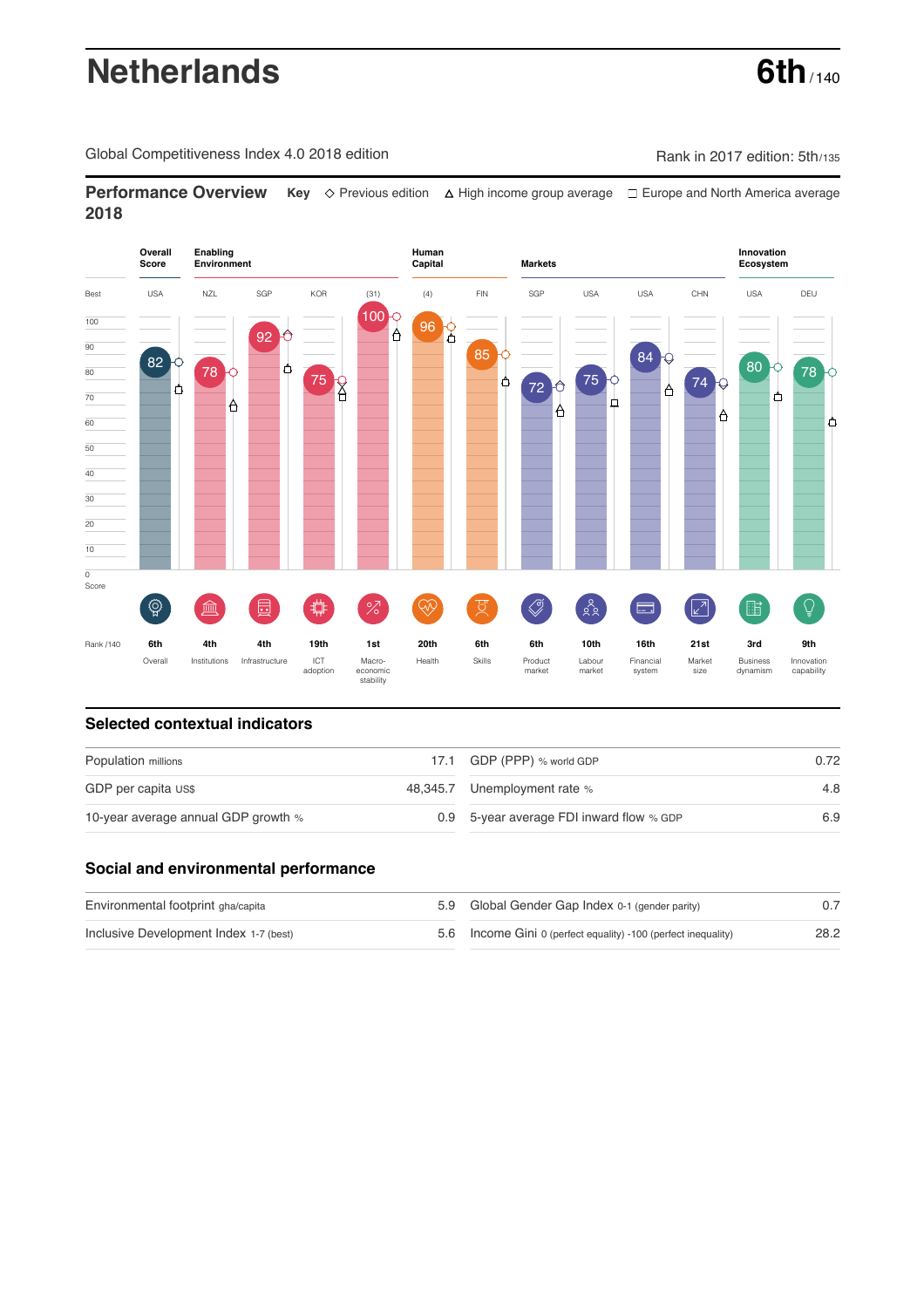## **Netherlands 6th**/140

| <b>Index Component</b>                                                   | Value                    | Score *          | Rank/140 | <b>Best Performer</b>       |
|--------------------------------------------------------------------------|--------------------------|------------------|----------|-----------------------------|
| 寙<br>Pillar 1: Institutions 0-100 (best)                                 |                          | 77.9 ↓           | 4        | <b>New Zealand</b>          |
| Organized crime 1-7 (best)<br>1.01                                       | 5.5                      | 74.8 ↓           | 29       | Finland                     |
| 1.02 Homicide rate /100,000 pop.                                         | 0.6                      | 99.8 个           | 13       | Multiple (9)                |
| 1.03 Terrorism incidence 0 (very high) -100 (no incidence)               | 99.8                     | 99.8 个           | 73       | Multiple (24)               |
| 1.04 Reliability of police services 1-7 (best)                           | 6.0                      | 83.3 $\sqrt{ }$  | 16       | Finland                     |
| 1.05 Social capital 0-100 (high)                                         | 62.8                     | 62.8 ↑           | 11       | Australia                   |
| 1.06 Budget transparency 0-100 (best)                                    | 76.9                     | $76.9 =$         | 21       | Multiple (2)                |
| 1.07 Judicial independence 1-7 (best)                                    | 6.3                      | 88.6 ↓           | 4        | Finland                     |
| 1.08 Efficiency of legal framework in challenging regulations 1-7 (best) | 5.1                      | 67.7 ↓           | 8        | Finland                     |
| 1.09 Freedom of the press 0-100 (worst)                                  | 10.0                     | $90.0 \text{ A}$ | 3        | Norway                      |
| 1.10 Burden of government regulation 1-7 (best)                          | 4.4                      | 56.8 ↑           | 17       | Singapore                   |
| 1.11 Efficiency of legal framework in settling disputes 1-7 (best)       | 5.4                      | 74.1 ↓           | 6        | Singapore                   |
| 1.12 E-Participation Index 0-1 (best)                                    | 0.99                     | 98.9 个           | 4        | Multiple (3)                |
| 1.13 Future orientation of government 1-7 (best)                         | 5.0                      | 66.5 ↓           | 14       | Singapore                   |
| 1.14 Incidence of corruption 0-100 (best)                                | 82.0                     | 82.0 $\sqrt{ }$  | 8        | New Zealand                 |
| 1.15 Property rights 1-7 (best)                                          | 6.1                      | 84.3 ↓           | 7        | Finland                     |
| 1.16 Intellectual property protection 1-7 (best)                         | 6.1                      | 85.3 $\sqrt{ }$  | 5        | Finland                     |
| 1.17 Quality of land administration 0-30 (best)                          | 28.5                     | $95.0 =$         | 2        | Singapore                   |
| 1.18 Strength of auditing and reporting standards 1-7 (best)             | 6.3                      | 87.7 ↓           | 5        | Finland                     |
| 1.19 Conflict of interest regulation 0-10 (best)                         | 4.7                      | $47.0 =$         | 106      | Multiple (2)                |
| 1.20 Shareholder governance 0-10 (best)                                  | 7.0                      | $70.0 =$         | 24       | Kazakhstan                  |
| 員<br>Pillar 2: Infrastructure 0-100 (best)                               |                          | 92.4 $\sqrt{ }$  | 4        | Singapore                   |
| 2.01 Road connectivity index 0-100 (best)                                | 82.1                     | $82.1 =$         | 24       | <b>United States</b>        |
| 2.02 Quality of roads 1-7 (best)                                         | 6.2                      | 86.3 ↑           | 3        | Singapore                   |
| 2.03 Railroad density km of roads/square km                              | 72.6                     | $100.0 =$        | 8        | Multiple (20)               |
| 2.04 Efficiency of train services 1-7 (best)                             | 5.5                      | 75.6 ↓           | 7        | Switzerland                 |
| 2.05 Airport connectivity score                                          | 228,866.0                | 77.0 ↓           | 28       | Multiple (8)                |
| 2.06 Efficiency of air transport services 1-7 (best)                     | 6.3                      | 88.3 ↓           | 3        | Singapore                   |
| 2.07 Liner Shipping Connectivity Index 0-157.1 (best)                    | 86.4                     | 86.4 ↑           | 6        | Multiple (4)                |
| 2.08 Efficiency of seaport services 1-7 (best)                           | 6.3                      | 88.4 ↓           | 2        | Singapore                   |
| 2.09 Electrification rate % pop.                                         | 100.0                    | $100.0 =$        | 1        | Multiple (66)               |
| 2.10 Electric power transmission and distribution losses % output        | 4.4                      | 99.6 $\sqrt{ }$  | 15       | Multiple (9)                |
| 2.11 Exposure to unsafe drinking water % pop.                            | 0.6                      | $100.0 =$        | 3        | Multiple (23)               |
| 2.12 Reliability of water supply 1-7 (best)                              | 6.8                      | 97.5 $\sqrt{ }$  | 4        | Switzerland                 |
| O<br>Pillar 3: ICT adoption 0-100 (best)                                 |                          | 75.1 ↑           | 19       | Korea, Rep.                 |
| 3.01 Mobile-cellular telephone subscriptions /100 pop.                   | 120.5                    | $100.0 =$        | 67       | Multiple (68)               |
| 3.02 Mobile-broadband subscriptions /100 pop.                            | 90.8                     | n/a              | 35       | <b>United Arab Emirates</b> |
| 3.03 Fixed-broadband Internet subscriptions /100 pop.                    | 42.3                     | 84.7 ተ           | 4        | Switzerland                 |
| 3.04 Fibre Internet subscriptions /100 pop.                              | 6.2                      | n/a              | 31       | Korea, Rep.                 |
| 3.05 Internet users % pop.                                               | 90.4                     | 90.4 $\sqrt{ }$  | 12       | Iceland                     |
| ℅<br>Pillar 4: Macroeconomic stability 0-100 (best)                      | $\overline{\phantom{a}}$ | 100.0 ↑          | 1        | Multiple (31)               |
| 4.01 Inflation annual % change                                           | 0.7                      | 100.0 $\uparrow$ | 1        | Multiple (74)               |
| 4.02 Debt dynamics 0-100 (best)                                          | 100.0                    | $100.0 =$        | 1        | Multiple (36)               |
| Qv<br>Pillar 5: Health 0-100 (best)                                      |                          | 96.0 ↑           | 20       | Multiple (4)                |
| 5.01 Healthy life expectancy years                                       | 70.7                     | 96.0 个           | 19       | Multiple (4)                |
| 섯<br>Pillar 6: Skills 0-100 (best)                                       | $\overline{a}$           | 84.5 $\sqrt{ }$  | 6        | Finland                     |
| 6.01 Mean years of schooling Years                                       | 12.1                     | $80.9 =$         | 27       | Finland                     |
| 6.02 Extent of staff training 1-7 (best)                                 | 5.4                      | 72.6 ↓           | 5        | Switzerland                 |
| 6.03 Quality of vocational training 1-7 (best)                           | 5.5                      | 75.7 ↓           | 3        | Switzerland                 |
| 6.04 Skillset of graduates 1-7 (best)                                    | 5.5                      | 75.0 个           | 3        | Switzerland                 |
| 6.05 Digital skills among population 1-7 (best)                          | 5.7                      | 78.9 ↓           | 4        | Sweden                      |
| 6.06 Ease of finding skilled employees 1-7 (best)                        | 5.0                      | 66.6 ↓           | 15       | <b>United States</b>        |
| 6.07 School life expectancy Years                                        | 18.0                     | $100.0 =$        | 9        | Multiple (9)                |
| 6.08 Critical thinking in teaching 1-7 (best)                            | 5.3                      | 70.9 ↑           | 7        | <b>United States</b>        |
| 6.09 Pupil-to-teacher ratio in primary education Ratio                   | 11.7                     | 95.7 $\sqrt{ }$  | 21       | Multiple (6)                |